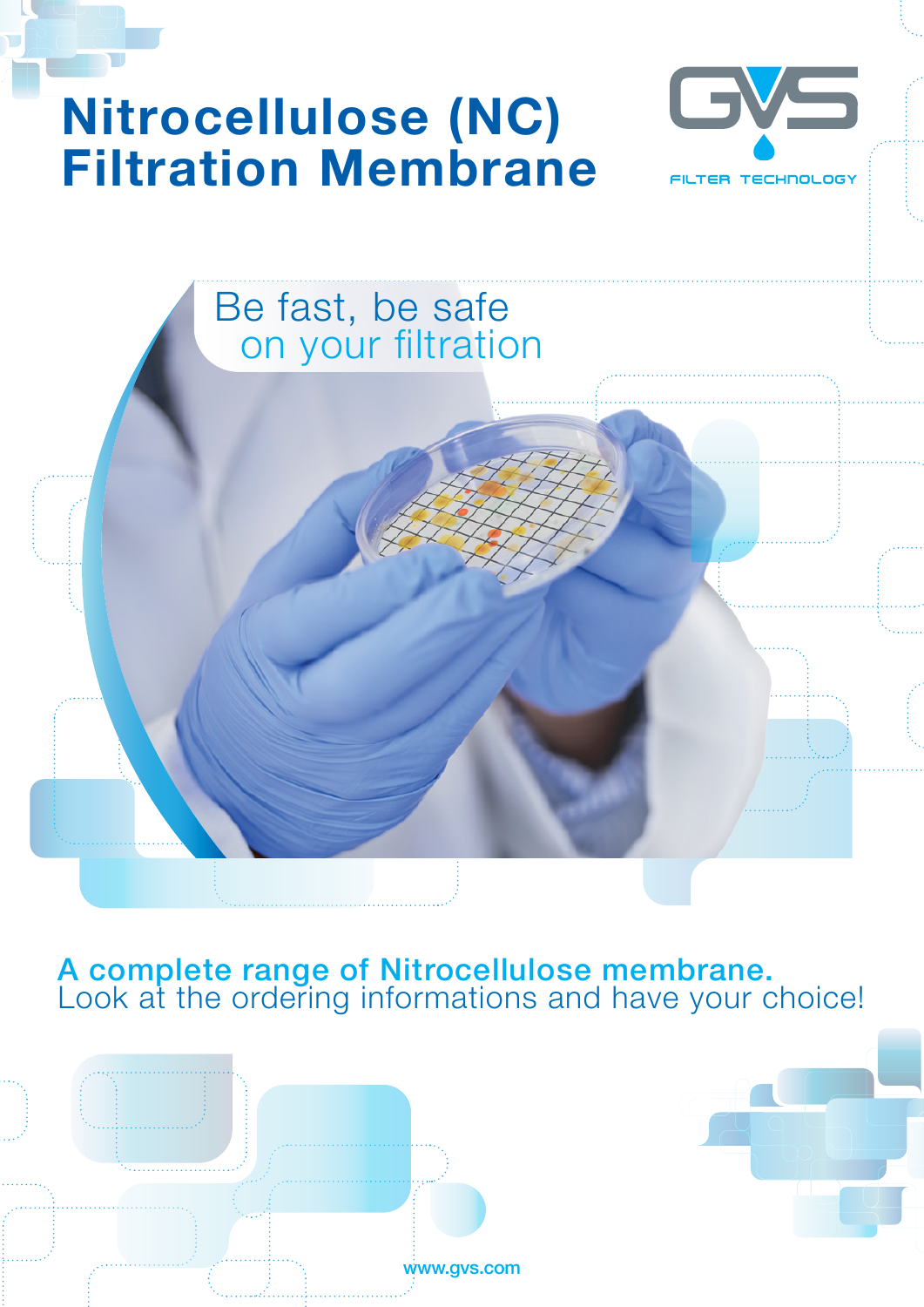### Nitrocellulose (NC) Membrane



GVS Life Sciences Nitrocellulose (NC) Filtration Membrane is an unsupported, hydrophilic membrane. Its rapid flow rate and high throughput make it ideal for use in diagnostic kit manufacturing applications.

#### **Characteristics**

- A High flow rate: fast filtration rates
- A Uniform pore structure: consistent flow and diffusion rates
- ▲ Lot-to-lot consistency

#### **Consistent Uniformity Improves Control and Performance**

GVS Life Sciences NC Filtration Membranes are composed of a mixture of inert cellulose nitrate and cellulose acetate polymers. The uniform microporous structure of these filters provides the fastest flow rates and highest throughputs available in a membrane filter. Because they are biologically inert, GVS Life Sciences NC Filtration Membranes are ideal for a wide range of clarification, sterilization and analytical applications such as: microbiological analysis, clarification or sterilization of aqueous solutions, industrial hygiene applications, silt density index and particulate-matter analysis. For gravimetric analysis using ashing techniques, GVS Life Sciences NC Membranes yield a residue or less than 0.045% of their initial weight. They are hydrophilic with a noncytotoxic wetting agent and yield extractable levels of less than 4% of their weight. These membranes are autoclavable at 121°C (250°F) for 20 minutes. Sterilized product lifetime is 18months from sterilization date (1 year warranty).

#### **Typical Applications**

- **A**queous filtration
- Sterility testing
- **A** Gravimetric analysis with ashing technique
- A Microbiological and particulate analysis
- **A Black for food and beverage applications**

#### Product Characteristics

| Sterilization         | Gamma Irradiation or Ethylene Oxide (EtO)               |
|-----------------------|---------------------------------------------------------|
| USP Class VI testing  | Passed                                                  |
| <b>Thickness</b>      | 100 - 190 µm                                            |
| Sealing Compatibility | Ultrasonic, Heat, Radio Frequency and Insert<br>Molding |
| Pore Size Range       | $0.1$ to $8.0 \mu m$                                    |

#### **Performance**

| Pore Size (um) | Flow Time (s) | Volume/Vacuum (mL/in Hg) | Flow Rate (mL/min/cm2 @ 10psi) | Bubble Point (psi) |
|----------------|---------------|--------------------------|--------------------------------|--------------------|
| 0,1            | 198-263       | 250/20                   | 6.05-8.03                      | 80-110             |
| 0,22           | 60-136        | 250/20                   | 11.70-26.51                    | $52 - 65$          |
| 0,45           | $23 - 46$     | 250/20                   | 34.58-69.16                    | $30 - 42$          |
| 0,65           | 13-35         | 250/20                   | 45.45-122.36                   | $25 - 42$          |
| 0,8            | $5 - 18$      | 250/20                   | 88.37-318.13                   | $11 - 19$          |
| ,2             | $30 - 80$     | 500/5                    | 159-424                        | $9 - 18$           |
| 5,0            | 13-36         | 500/5                    | 353-979                        | $6 - 15$           |
| 8,0            | $3 - 25$      | 500/5                    | 509-4242                       | $4 - 11$           |



**Are you looking for complete range of filtration devices and membranes, manifold, monitors and funnels? Come to www.gvs.com/lifesci**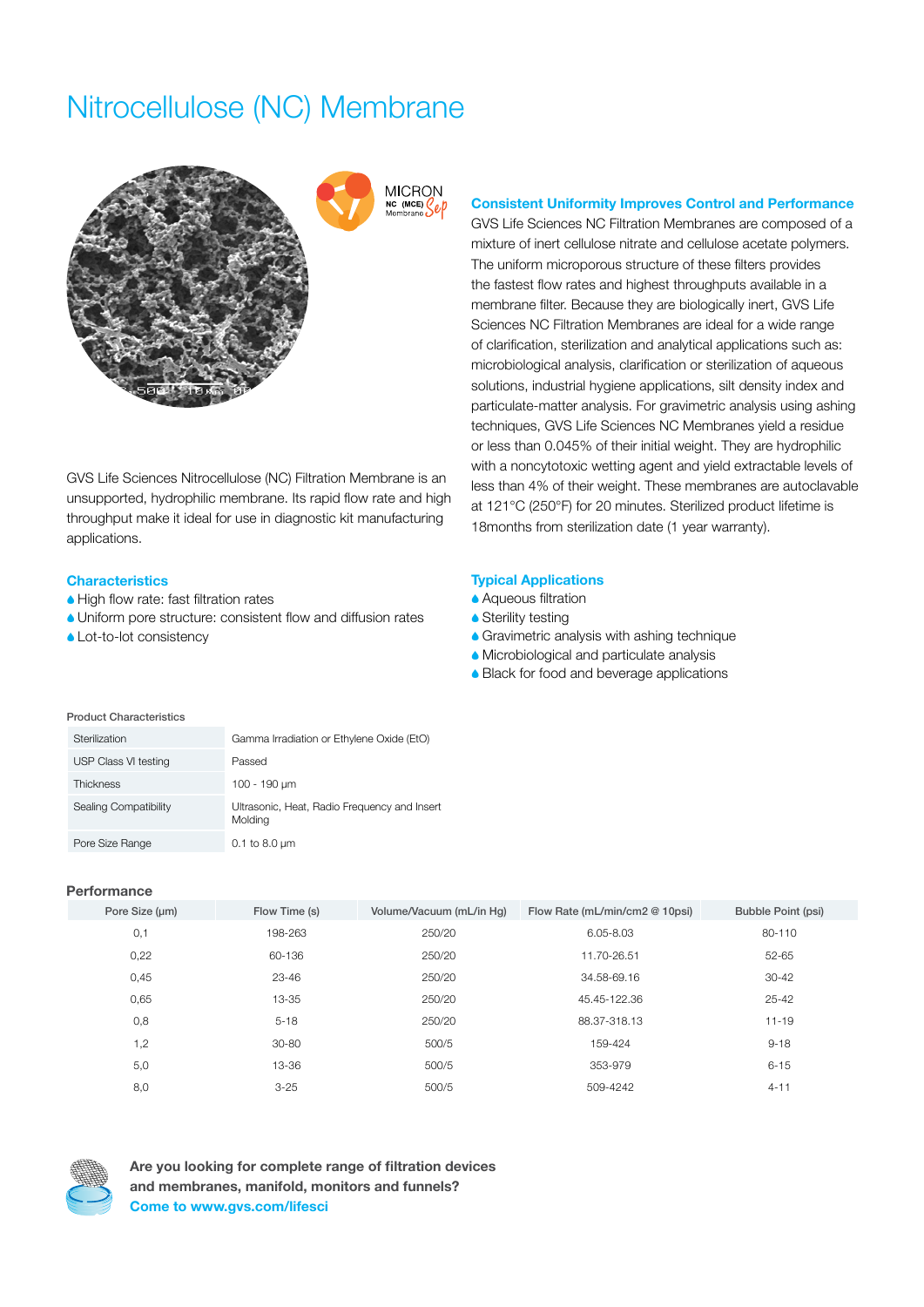

## Ordering informations

#### **Nitrocellulose membrane - Sterile, white and black**

|       |                                | <b>Individually Packaged Without Pad Gridded</b> |                    |                 |                    |                  |                            | <b>Individually Packaged with Pad Gridded</b> |                 |                    |                    |                  |
|-------|--------------------------------|--------------------------------------------------|--------------------|-----------------|--------------------|------------------|----------------------------|-----------------------------------------------|-----------------|--------------------|--------------------|------------------|
|       | <b>Dimensions</b><br>Packaging | 47 mm<br>$100$ /pk                               | 47 mm<br>$100$ /pk | 47 mm<br>200/pk | 47 mm<br>$200$ /pk | 47 mm<br>1000/pk | $47 \text{ mm}$<br>1000/pk | 50 mm<br>1000/pk                              | 47 mm<br>100/pk | 47 mm<br>$100$ /pk | $47$ mm<br>1000/pk | 47 mm<br>1000/pk |
|       | <b>Color</b>                   | white                                            | black              | white           | black              | white            | black                      | white                                         | white           | black              | white              | <b>black</b>     |
|       | $0.22 \text{ µm}$              | 1216720                                          |                    | 1214861         |                    | 1214396          |                            |                                               | 1214872         |                    |                    |                  |
| sizes | $0.45 \text{ µm}$              | 1216721                                          | 1216719            | 1215230         | 1214991            | 1214923          | 1213643                    | 1222980                                       | 1215237         | 1214866            | 1215249            | 1213145          |
| ore   | $0.7 \text{ µm}$               | 1216722                                          | 1216718            | 1215406         | 1213331            | 1215408          | 1221948                    |                                               | 1215407         |                    | 1215409            |                  |
|       | $0.8 \text{ µm}$               | 1216724                                          | 1216723            |                 |                    |                  | 1215590                    |                                               | 1225460         |                    |                    |                  |

#### **Nitrocellulose membrane - Non sterile, white and black**

| <b>Dimensions</b><br>Packaging | $13 \text{ mm}$<br>$100$ /pk | $25 \text{ mm}$<br>$100$ /pk                                                                                                                                                                                                                                                         | 25 mm Gridded<br>100/pk | $25 \text{ mm}$<br>$100$ /pk | 25 mm Gridded<br>$100$ /pk |
|--------------------------------|------------------------------|--------------------------------------------------------------------------------------------------------------------------------------------------------------------------------------------------------------------------------------------------------------------------------------|-------------------------|------------------------------|----------------------------|
| <b>Color</b>                   | white                        | white                                                                                                                                                                                                                                                                                | white                   | black                        | <b>black</b>               |
| $0.1 \mu m$                    |                              | 1214527                                                                                                                                                                                                                                                                              |                         |                              |                            |
| $0.22 \mu m$                   | 1214882                      |                                                                                                                                                                                                                                                                                      |                         |                              |                            |
|                                |                              |                                                                                                                                                                                                                                                                                      |                         |                              |                            |
|                                |                              |                                                                                                                                                                                                                                                                                      |                         |                              |                            |
|                                |                              |                                                                                                                                                                                                                                                                                      |                         |                              |                            |
| 1.2 $\mu$ m                    |                              |                                                                                                                                                                                                                                                                                      |                         |                              |                            |
| $5.0 \mu m$                    | 1215448                      | 1215450                                                                                                                                                                                                                                                                              |                         |                              |                            |
| $8.0 \mu m$                    | 1214456                      | 1215455                                                                                                                                                                                                                                                                              |                         |                              |                            |
|                                |                              | $\begin{array}{ccccccccccccc}\n & 0.45 \text{ }\mu\text{m} & 1215263 & 1215019 & 1214969 & 1214969 & 121501 & 1214969 & 121501 & 121501 & 1214969 & 121501 & 121501 & 121501 & 121501 & 121501 & 121501 & 121501 & 121501 & 121501 & 121501 & 121501 & 121501 & 121501 & 121501 & 1$ |                         |                              |                            |

|      |                                                                                                                                                                                                                                                                          | 1215257                       | 1210203                   |                        | 1712012                 | 1214909                  |
|------|--------------------------------------------------------------------------------------------------------------------------------------------------------------------------------------------------------------------------------------------------------------------------|-------------------------------|---------------------------|------------------------|-------------------------|--------------------------|
|      | $\frac{8}{8}$<br>$\frac{0.45 \text{ }\mu\text{m}}{0.65 \text{ }\mu\text{m}}$<br>$\frac{8}{8}$<br>$\frac{0.45 \text{ }\mu\text{m}}{0.65 \text{ }\mu\text{m}}$                                                                                                             |                               | 1215376                   |                        |                         |                          |
|      |                                                                                                                                                                                                                                                                          | 1215424                       | 1215425                   | 1215419                | 1215415                 | 1215411                  |
|      | $1.2 \mu m$                                                                                                                                                                                                                                                              | 1215438                       | 1215440                   | 1215435                |                         |                          |
|      | $5.0 \mu m$                                                                                                                                                                                                                                                              | 1215448                       | 1215450                   |                        |                         |                          |
|      | $8.0 \mu m$                                                                                                                                                                                                                                                              | 1214456                       | 1215455                   |                        |                         |                          |
|      | <b>Dimensions</b><br><b>Packaging</b>                                                                                                                                                                                                                                    | <b>47 mm</b><br>100/pk        | 47 mm Gridded<br>100/pk   | <b>47 mm</b><br>100/pk | 47 mm Gridded<br>100/pk | <b>90 mm</b><br>$25$ /pk |
|      | <b>Color</b>                                                                                                                                                                                                                                                             | white                         | white                     | black                  | black                   | white                    |
|      | $0.1 \mu m$                                                                                                                                                                                                                                                              | 1214533                       |                           |                        |                         |                          |
|      | $0.22 \mu m$                                                                                                                                                                                                                                                             | 1214909                       | 1214839                   |                        |                         | 1214941                  |
|      | $0.45 \mu m$                                                                                                                                                                                                                                                             | 1215281<br>.                  | 1215207<br>.              |                        | 1214977                 | 1215305<br>.             |
|      |                                                                                                                                                                                                                                                                          | 1215380<br>.                  |                           |                        |                         |                          |
|      | $\begin{array}{c}\n\frac{3}{8} & \dots & \dots & \dots \\ \frac{3}{8} & \dots & \dots & \dots \\ \frac{3}{8} & \dots & \dots & \dots & \dots \\ \frac{3}{8} & \dots & \dots & \dots & \dots & \dots \\ \frac{3}{8} & \dots & \dots & \dots & \dots & \dots\n\end{array}$ | 1215428                       | 1215421                   | 1215416                | 1215412                 | 1215431                  |
|      | $1.2 \mu m$                                                                                                                                                                                                                                                              | 1215441                       | 1215437                   |                        |                         | 1215442                  |
|      | $5.0 \mu m$                                                                                                                                                                                                                                                              | 1215451<br>.                  |                           |                        |                         | 1215452                  |
|      | $8.0 \mu m$                                                                                                                                                                                                                                                              | 1215456                       |                           |                        | 3053377                 | 1215027                  |
|      | <b>Dimensions</b><br><b>Packaging</b>                                                                                                                                                                                                                                    | <b>142 mm</b><br><b>25/pk</b> | <b>293 mm</b><br>$25$ /pk |                        | 20x20 cm<br>$5$ /pk     | 20x20 cm<br>$5$ /pk      |
|      | <b>Color</b>                                                                                                                                                                                                                                                             | white                         | white                     |                        | white                   | black                    |
|      | $0.1 \mu m$                                                                                                                                                                                                                                                              | 1214554                       | 1214565                   |                        |                         |                          |
|      | $0.22 \mu m$                                                                                                                                                                                                                                                             | 1214950                       | 1214959                   |                        | 3031100<br>.            |                          |
|      | $0.45 \mu m$                                                                                                                                                                                                                                                             | 1215316                       | 1215323                   |                        | 1225781                 | 3053082                  |
|      | $rac{6}{8}$<br>$rac{1}{8}$<br>$0.65 \mu m$                                                                                                                                                                                                                               |                               |                           |                        |                         |                          |
| Pore | $0.8 \,\mathrm{\upmu m}$                                                                                                                                                                                                                                                 | 1215432                       | 1215433                   |                        | 3050851                 |                          |
|      |                                                                                                                                                                                                                                                                          |                               |                           |                        |                         |                          |

| <b>Dimensions</b><br>Packaging | 142 mm<br>$25$ /pk | 293 mm<br>$25$ /pk | 20x20 cm<br>$5$ /pk | 20x20 cm<br>$5$ /pk                                                                                                                                                                                                                                                         |
|--------------------------------|--------------------|--------------------|---------------------|-----------------------------------------------------------------------------------------------------------------------------------------------------------------------------------------------------------------------------------------------------------------------------|
| <b>Color</b>                   | white              | white              | white               | black                                                                                                                                                                                                                                                                       |
| $0.1 \mu m$                    | 1214554            | 1214565            |                     |                                                                                                                                                                                                                                                                             |
| $0.22 \mu m$                   | 1214950            | 1214959            | 3031100             |                                                                                                                                                                                                                                                                             |
|                                |                    |                    |                     |                                                                                                                                                                                                                                                                             |
|                                |                    |                    |                     | $\begin{array}{cccccccc}\n0.45 \text{ µm} & 1215316 & 1215323 & 3053082 & 3053082 & 3053082 & 3053082 & 3053082 & 3053082 & 3053082 & 3053082 & 3053082 & 305308 & 305308 & 305308 & 305308 & 305308 & 305308 & 305308 & 305308 & 305308 & 305308 & 305308 & 305308 & 3053$ |
|                                |                    |                    |                     | ака и точно последните последните последните се на последните съставява на последните съставява на последните с<br>В состоительности на последните составительно на последните составительно на последните составительно после                                              |
| $1.2 \mu m$                    | 1215443            |                    |                     |                                                                                                                                                                                                                                                                             |
| $5.0 \,\mathrm{\upmu m}$       | 1215453            |                    |                     |                                                                                                                                                                                                                                                                             |
| $8.0 \mu m$                    | 1221955            | 1212631            |                     |                                                                                                                                                                                                                                                                             |